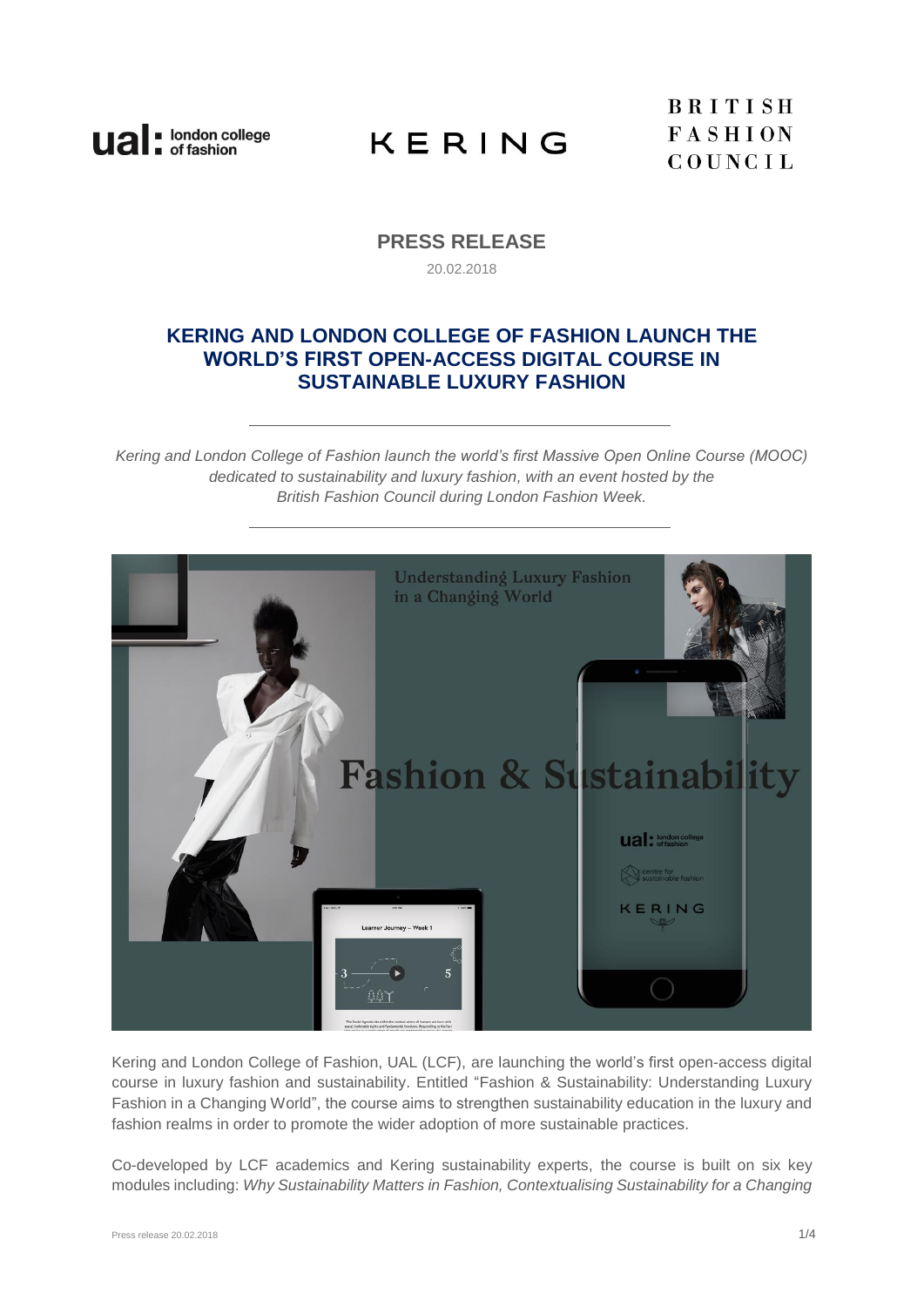

*World, Sustainable Sourcing for Luxury Fashion, and Informed Decision-Making*. Through a mix of films, podcasts, activities and discussions, the course covers both the theoretical aspects of sustainability as well as real-life business cases that luxury fashion brands face when integrating sustainability. Over a six-week period, spanning a total of 18 teaching hours, learners will have the possibility to complete the [course](http://www.futurelearn.com/courses/Fashion-And-Sustainability) at their leisure via the mobile, tablet and desktop-friendly platform.

Registration for the course opens **here** [today](https://www.futurelearn.com/courses/fashion-and-sustainability)**,** with the first 6-week edition to begin on 9 April. It is openly available to all those who wish to partake, with the specific aim of educating future talents, designers, luxury fashion professionals, and members of the public with an interest in fashion.

As part of the platform's rollout, LCF and Kering are teaming with the British Fashion Council (BFC) to reinforce the wider adoption of sustainable practices by industry professionals and future talents alike. Via the BFC, young British designers are currently previewing the platform, to ensure upmost relevancy to creative designers and luxury fashion professionals seeking to expand their sustainability knowledge.

Speaking at the course's launch today, hosted by the British Fashion Council at London Fashion Week,

**François-Henri Pinault, Chairman and CEO of Kering** said: *"At Kering we believe that the shift towards sustainability and innovation in luxury fashion is not only an imperative, in our world of finite resources, but also a goldmine of opportunity. We actively work with our Houses to craft tomorrow's luxury via our 2025 sustainability strategy, but also wish to contribute to the evolution of luxury fashion as a whole, by sharing our expertise with industry counterparts and educating future generations. Today I am proud that Kering's partnership with London College of Fashion takes a new step, making education accessible outside of the classroom with this the world's first open-access digital course on sustainable luxury fashion."*

**Professor Frances Corner, Head of London College of Fashion, UAL** said: *"Over a year in the making and based on the research, teaching and practice of Centre for Sustainable Fashion at London College of Fashion, UAL as well as the expertise and leadership of Kering's Sustainability team, we are delighted to present the world's first luxury fashion online course developed between higher education and industry. This is significant because it signals a real desire and commitment from the industry to the 'open sourcing' of knowledge. Only through collaboration and the sharing of experience can we*  face the enormity of the challenges that lie ahead together. Often we can feel overwhelmed or unsure *what sustainability means for our industry – we feel disempowered because there is no 'one size fits all' solution - but this course aims to empower aspiring and existing fashion professionals alike and help them develop their own manifesto for change."*

**Caroline Rush, Chief Executive of the British Fashion Council** said: *"In 2018 London Fashion Week focuses on Positive Fashion, an initiative designed to promote and celebrate diversity, sustainability, and openness; encouraging fashion to be used as a platform to promote global positive change, so we are thrilled that Kering and LCF have chosen to launch their new open-access digital course dedicated to sustainability with us today. Every season we see an increase in designer brands at LFW adhering to sustainable principles within their businesses and in turn promoting and contributing to positive change within our industry."*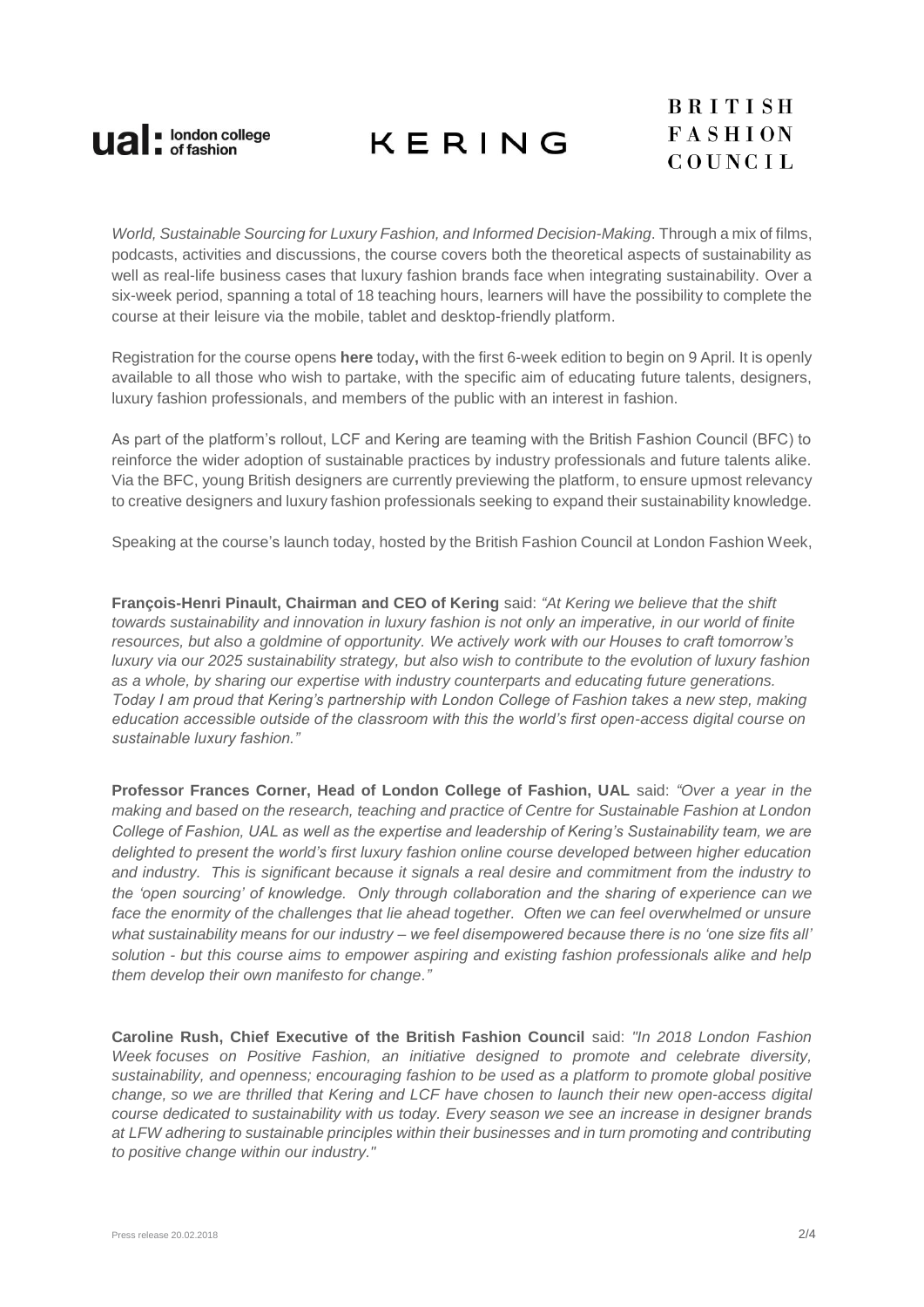

## **Register for the LCF x Kering MOOC now at [www.FutureLearn.com/courses/Fashion-And-Sustainability](file:///C:/Users/tmp-emer.hallahan/AppData/Local/Microsoft/Windows/INetCache/Content.Outlook/M0G03H1V/www.FutureLearn.com/courses/Fashion-And-Sustainability)**

### **Follow the official hashtag** #LCFxKeringLearn

#### *About Kering*

*A global Luxury group, Kering develops an ensemble of luxury houses in fashion, leather goods, jewelry and watches: Gucci, Bottega Veneta, Saint Laurent, Alexander McQueen, Balenciaga, Brioni, Christopher Kane, McQ, Stella McCartney, Tomas Maier, Boucheron, Dodo, Girard-Perregaux, Pomellato, Qeelin and Ulysse Nardin. Kering is also developing the Sport & Lifestyle brands Puma, Volcom and Cobra. By 'empowering imagination', Kering encourages its brands to reach their potential, in the most sustainable manner. The Group generated revenue of €12.385 billion in 2016 and had more than 40,000 employees at year end. The Kering share is listed on Euronext Paris (FR 0000121485, KER.PA, KER.FP).* 

#### *[About London College of Fashion: Shaping Lives Through Fashion](http://www.arts.ac.uk/fashion/)*

*London College of Fashion, UAL is a world leader in fashion design, media and business education. In boundary-pushing research where fashion intersects with science, engineering, and technology, and in enterprise, where it partners with top brands and helps launch new businesses. It has been nurturing creative talent for over a century, offering courses in all things fashion. Across every subject, it encourages students to examine the past and challenge the present. To have inventive, assertive ideas that challenge social and political agendas. It gives them the skills, opportunities - and above all, the freedom - to put those ideas into practice.* 

*LCF moves fashion forward, by looking beyond it. We partner with fashion's most successful brands and labels - both high street and luxury. LCF graduates are in key positions across every dimension of the fashion industry, from established designers like Jimmy Choo OBE, Sophia Webster and JW Anderson to rising stars like Ryan Lo and respected entrepreneur and former Chairman of the British Fashion Council, Harold Tillman CBE as well as fashion journalists Melanie Rickey and Sarah Harris.*

#### *[About Centre for Sustainable Fashion](http://sustainable-fashion.com/)*

*Centre for Sustainable Fashion (CSF) is a [Research Centre of the University of the Arts London](http://www.arts.ac.uk/research/ual-research-centres/) based at London College of Fashion, which was founded in 2007 by Professor Dilys Williams. Their work explores vital elements of [Better](http://www.arts.ac.uk/fashion/about/better-lives/)  [Lives](http://www.arts.ac.uk/fashion/about/better-lives/) London College of Fashion's commitment to using fashion to drive change, build a sustainable future and improve the way we live.*

#### *About British Fashion Council*

*The British Fashion Council (BFC) was set up in 1983 to promote British fashion internationally and co-ordinate this promotion through fashion weeks, exhibitions and showcasing events. The BFC now supports designers beginning at college level and extending to talent identification, business support and showcasing schemes to help British designer businesses develop their profiles and business globally and promote British fashion and its influential role in Britain and London. The BFC Colleges Council offers support to students through its Foundation, BA and MA scholarships, links with industry through design competitions and Graduate Preview Day. Talent identification and business support schemes include BFC Fashion Film; BFC Rock Vault; BFC Headonism; BFC/GQ Designer Menswear Fund; BFC/Vogue Designer Fashion Fund and NEWGEN. The BFC supports Boden's Future British initiative. The BFC also runs and owns charities including the BFC Fashion Arts Foundation, the BFC Fashion Trust and the BFC Education Foundation. Showcasing initiatives and events include London Fashion Week, London Fashion Week Men's, LONDON show ROOMS, International Fashion Showcase, London Fashion Week Festival and the annual celebration of excellence in the fashion industry: The Fashion Awards.*